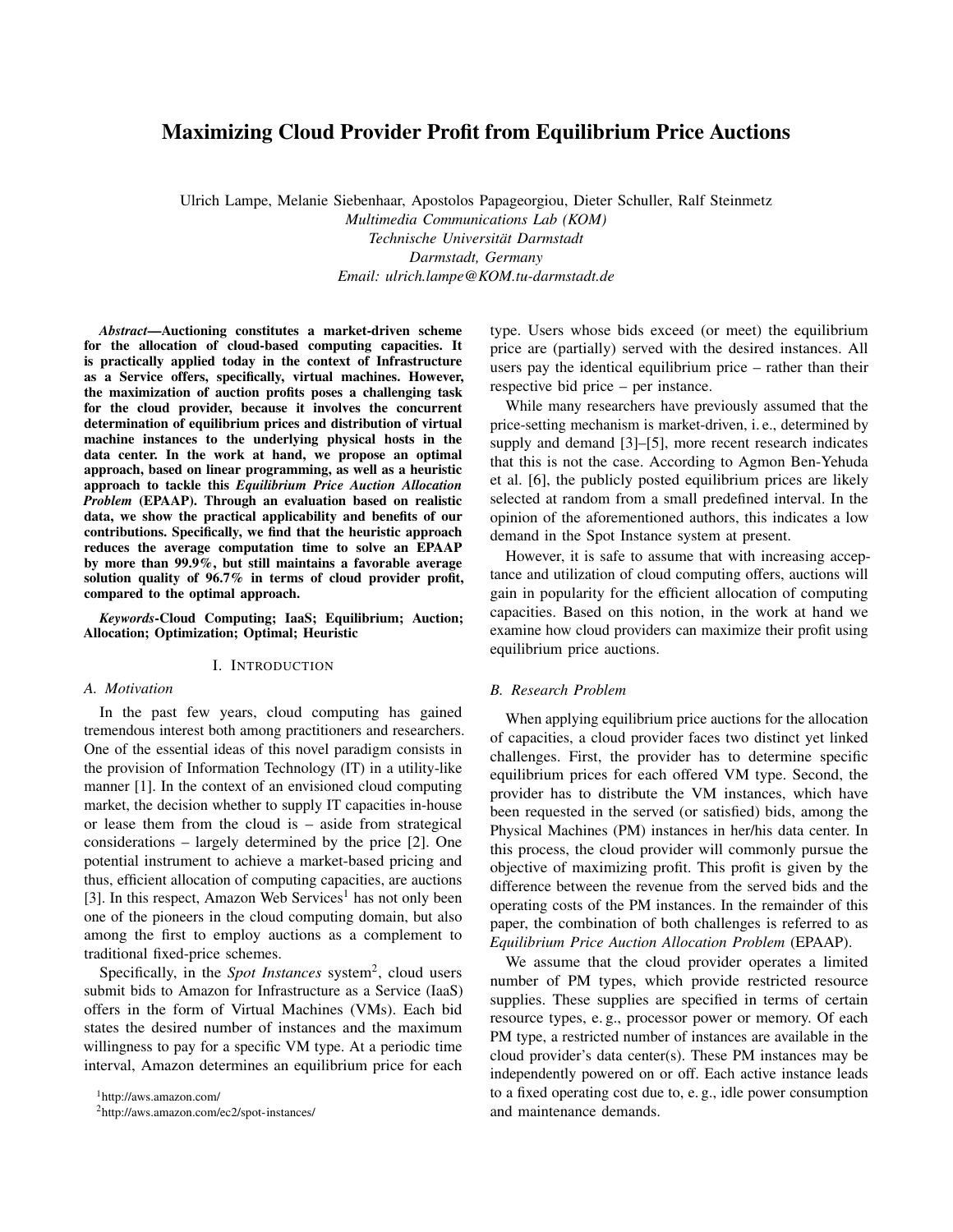We further assume that the cloud provider offers a predefined set of VM types, which exhibit certain resource demands. Due to these resource demands, each individual VM instance imposes additional variable operating costs on the PM instance that hosts it, due to, e. g., increased power consumption.

Lastly, we assume that in accordance with the Spot Instances system, the cloud users may continuously submit or cancel bids. In contrast, the allocation process (i. e., the pricing of VM types and distribution of VM instances) is only periodically conducted by the cloud provider.

The remainder of this paper is structured as follows: In Section [II,](#page-1-0) we introduce a formal notation for the EPAAP and subsequently describe two optimization approaches, an optimal and a heuristic approach. Section [III](#page-4-0) describes our evaluation procedure and the obtained results. In the subsequent Section [IV,](#page-6-0) we provide an overview of related work. Lastly, Section [V](#page-7-5) concludes the paper with a summary and outlook on future work.

## II. OPTIMIZATION APPROACHES

## <span id="page-1-0"></span>*A. Formal Notations*

As a basis for the optimization approaches that are presented in the following subsections, we introduce a formal notation for the EPAAP. First, we define the basic entities:

- $V \subset \mathbb{N}$ : Set of offered VM types.
- $P \subset \mathbb{N}$ : Set of available PM types.
- $R \subset \mathbb{N}$ : Set of regarded resource types.

Based on the previous definitions, the characteristics of and relations between the basic entities can be further specified:

- $RD_{vr} \in \mathbb{R}^+$ : Resource demand of VM type  $v \in V$  for resource type  $r \in R$ .
- $RS_{pr} \in \mathbb{R}^+$ : Resource supply of PM type  $p \in P$  for resource type  $r \in R$ .
- $CF_p \in \mathbb{R}^+$ : Fixed operating cost of PM type  $p \in P$ per utilized instance.
- $CV_{pv} \in \mathbb{R}^+$ : Variable operating cost of PM type  $p \in P$ per hosted instance of VM type  $v \in V$ .
- $n_p \in \mathbb{N}$ : Available instances of PM type  $p \in P$  in the cloud provider's data center(s).

The bids that have been submitted by the cloud users are formalized using the following constructs:

- $B \subset \mathbb{N}$ : Set of submitted bids.
- $W_b \in \mathbb{R}^+$ : Specified price for bid  $b \in B$ , i.e., maximum willingness to pay.
- $T_b \in V$ : Specified VM type for bid  $b \in B$ .

For reasons of simplicity and without loss of generality, we assume that each bid  $b \in B$  specifies an individual request for *one* VM instance. Thus, if a user bids for  $\eta \in \mathbb{N}$  VM instances of the same type at an identical price – as it is the case in the Spot Instances system – this results in  $\eta$ individual bids in the set B.



<span id="page-1-1"></span>Figure 1. Schematic overview of the optimization model, depicting the decision variables (in bold) and most relevant entities. A portion of the links has solely been sketched (in gray) to improve readability.

Lastly, for reasons of convenience, we infer the following definitions from the previous specifications:

- $B^v \subseteq B$ : Set of submitted bids for VM type  $v \in V$ .
- $W^v \subseteq W$ : Set of prices for the bids in set  $B^v$ .
- $m_v \in \mathbb{N}$ : Overall number of submitted bids for VM type  $v \in V$ .

Without loss of generality, we establish that the bids in the set B are given in *monotonically decreasing* order of the corresponding prices. That is, it holds that  $W_b \geq W_{b'}$  for  $b, b' \in B, b < b'$ . The same applies for the respective subsets of bids, i.e.,  $B^v$ .

## <span id="page-1-2"></span>*B. Optimal Allocation Approach*

To compute an optimal solution to the EPAAP, we transfer the problem definition from Subsection [I-B](#page-0-2) into a mathematical optimization model. The result is given in Model [1](#page-2-0) and will be explained in detail in the following. In order to promote an easier interpretation of the model, we first discuss the significance of the decision variables.

In Equation [12,](#page-2-1)  $x$ ,  $y$ , and  $z$  are defined as binary decision variables.  $x$  is the primary decision variable, whereas  $y$  and  $z$  can be considered auxiliary decision variables. Specifically,  $x_{bpj}$  indicates whether the bid b has been served and assigned to a PM instance of type  $p$  with the running index  $j$  or not.  $y_{vk}$  indicates whether for a VM type v, exactly the first k bids are served or not. Lastly,  $z_{pj}$  represents whether a PM instance of type  $p$  with the running index  $j$  is utilized, i.e., powered on, or not. An overview of the optimization model, which highlights the relations between the decision variables and the most important entities, is depicted in Figure [1.](#page-1-1)

Equation [1](#page-2-2) specifies the objective of the optimization model, namely the maximization of profit. The profit comprises three components. The first component is the revenue that is generated through the served bids. For that matter,  $y_{vk}$ also indicates whether the  $k$ -th bid for VM type  $v$  corresponds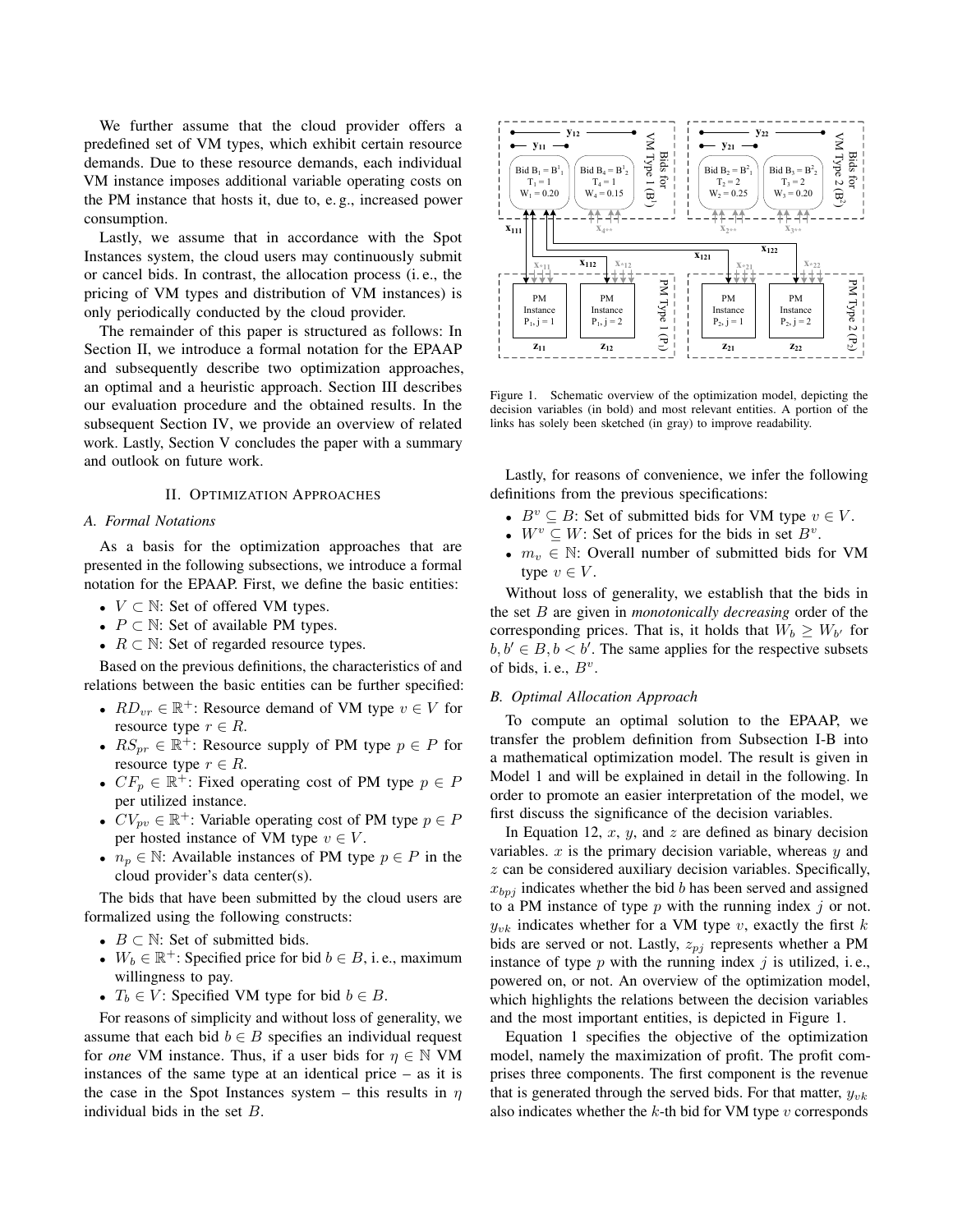to the equilibrium price or not. The second component is the fixed operating cost of all utilized PM instances, while the third component represents the additional variable operating cost due to the hosted VM instances.

Equations [2](#page-2-3) and [3](#page-2-4) link the decision variables  $x$  and  $y$  and  $x$  and  $z$  respectively. Equation [4](#page-2-5) assures that the resource demands of all VM instances are met by the resource supplies of the respective PM instance that host them. Equation [5](#page-2-6) guarantees that an individual bid cannot be served more than once. Equation [6](#page-2-7) ensures that solely one equilibrium price for each VM type can be set.

Equation [7,](#page-2-8) for performance reasons, restricts the solution space by preferring PM instances of the same type with a lower running index over those with a higher running index. Equation [8,](#page-2-9) also for performance reasons, excludes dominated solutions from the solution space. A solution is referred to as dominated if another solution exists that would yield a higher or equal revenue, even if a smaller number of bids for a specific VM type is served.

Equations [9](#page-2-10) through [11](#page-2-11) define valid running indices for VM and PM instances. The definition of the latter is based on two observations: First, the number of utilized PM instances cannot exceed the available number of instances of this type,  $n_p$ . Second, in the theoretical case that all bids were served and the requested VM instances were each assigned to an individual PM instance of the same type, no more than  $|B|$ instances would be required.

As can be seen, Model [1](#page-2-0) constitutes a Linear Program (LP), or more specifically, Binary Integer Program (BIP). This class of optimization problems can be solved using well-known methods from the field of Operations Research, most notably, the *Branch and Bound* (B&B) algorithm [\[7\]](#page-7-6). While the B&B algorithm can be very efficient in some cases, it is still based on the principle of enumeration, i. e., in the worst case, all potential solutions have to be examined [\[8\]](#page-7-7).

Specifically, for a BIP, the solution space grows exponentially with the number of decision variables. As can be observed from Model [1](#page-2-0) (notably, Equations [1](#page-2-2) and [12\)](#page-2-1), the number of decision variables increases quadratically with the number of bids and linearly with the number of PM types. Accordingly, the computational complexity of the optimal allocation approach is exponential and corresponds to  $O(2^{|B|^2 * |P|}).$ 

## <span id="page-2-12"></span>*C. Heuristic Allocation Approach*

For real-life application scenarios involving thousands of bids, the optimal allocation approach may be problematic due to its exponential growth in computational complexity. Thus, we have developed a heuristic approach that trades reductions in computation time against potentially sub-optimal solutions.

The principle idea is to initially determine the equilibrium prices for all VM types, such that the *expected* profit from the served bids is maximized. Subsequently, these served bids – or more specifically, the VM instances that have been <span id="page-2-0"></span>Model 1 Optimal Allocation Model

$$
\text{Maximize } Pr(x, y, z) = \sum_{v \in V, k \in K_v} y_{vk} * k * W_k^v \qquad (1)
$$

$$
- \sum_{p \in P, j \in J_p} z_{pj} * CF_{pj} - \sum_{b \in B, p \in P, j \in J_p} x_{bpj} * CV_{pT_b}
$$

<span id="page-2-5"></span><span id="page-2-4"></span><span id="page-2-3"></span><span id="page-2-2"></span>subject to

$$
k * y_{vk} \leq \sum_{1 \leq i \leq k, p \in P, j \in J_p} x_{B_i^v p j} \quad \forall v \in V, k \in K_v \quad (2)
$$

$$
z_{pj} \ge x_{bpj} \quad \forall b \in B, p \in P, j \in J_p \tag{3}
$$

$$
\sum_{b \in B} x_{bpj} * RD_{T_b r} \le RS_{pr} \quad \forall p \in P, j \in J_p, r \in R \quad (4)
$$

$$
\sum_{p \in P, j \in J_p} x_{bpj} \le 1 \quad \forall b \in B \tag{5}
$$

<span id="page-2-8"></span><span id="page-2-7"></span><span id="page-2-6"></span>
$$
\sum_{k \in K_v} y_{vk} \le 1 \quad \forall v \in V \tag{6}
$$

$$
z_{pj} \ge z_{pj'} \quad \forall p \in P, j \in J_p, j' \in J_p, j < j' \tag{7}
$$

$$
y_{vk} = 0 \quad \text{if } k \ast W_k^v \le k' \ast W_{k'}^v
$$

$$
\forall k \in K_v, k' \in K_v, k > k'
$$
(8)

$$
K_v = \begin{cases} \{1, ..., m_v\} & \text{if } m_v > 0\\ \emptyset & \text{else} \end{cases} \quad \forall v \in V \tag{9}
$$

$$
J_p = \begin{cases} \{1, ..., \min(n_p, |B|)\} & \text{if } n_p > 0\\ \emptyset & \text{else} \end{cases} \quad \forall p \in P \quad (10)
$$

<span id="page-2-11"></span><span id="page-2-10"></span><span id="page-2-9"></span><span id="page-2-1"></span>
$$
J_p, K_v \subset \mathbb{N} \tag{11}
$$

$$
x_{bpj} \in \{0, 1\} \quad \forall b \in B, p \in P, j \in J_p
$$

$$
y_{vk} \in \{0, 1\} \quad \forall v \in V, k \in K_v
$$

$$
z_{pj} \in \{0, 1\} \quad \forall p \in P, j \in J_p
$$

$$
(12)
$$

requested in these bids – are cost-efficiently distributed across the physical hosts. Accordingly, the approach is split into two phases, *VM pricing* and *VM distribution*.

The procedure for the second phase is inspired by a heuristic for the distribution of software services across VM instances, which we have introduced in our previous work [\[9\]](#page-7-8). This heuristic, in turn, adapts concepts that are frequently applied for solving the well-known Knapsack problem [\[7\]](#page-7-6). For additional details, we refer to our previous publication.

The pseudo code for the two phases is provided in Listing [1](#page-2-0) and [2.](#page-3-0) In accordance with the previous subsection,  $x_{bpj}$ represents the main binary decision variable.  $Q_v \in \mathbb{R}^+$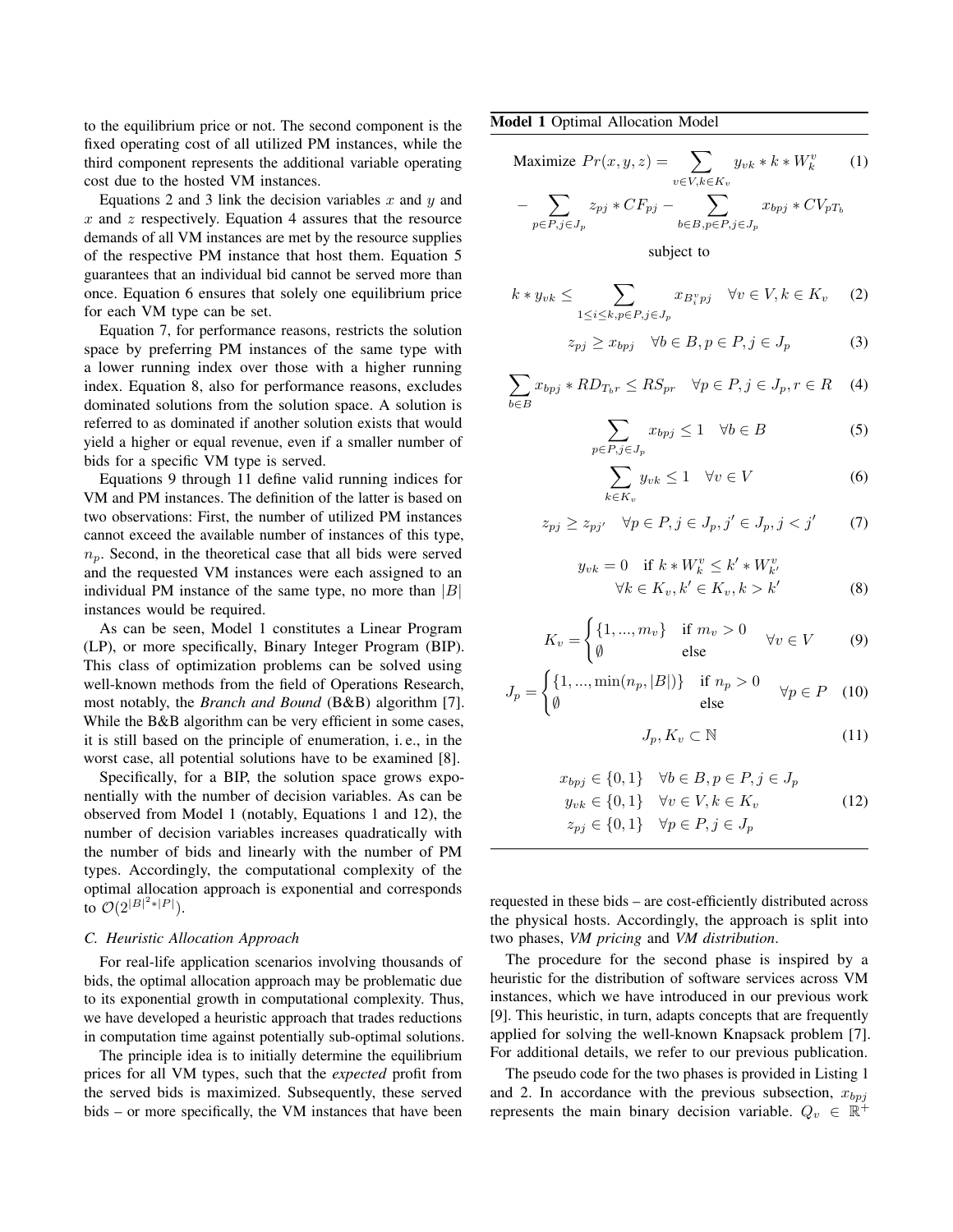<span id="page-3-3"></span><span id="page-3-2"></span><span id="page-3-1"></span>Listing 1 Algorithm for VM Pricing 1:  $S \leftarrow \emptyset$ 2: for all  $v \in V$  do 3:  $q_v \leftarrow 0, CS_v \leftarrow 0$ 4: for all  $p \in P$  do 5: if p.canHost $(v)$  = true then 6:  $q_{vp} \leftarrow \min(n_p, |B|)$ 7:  $g_v \leftarrow g_v + g_{vp}$ 8:  $CS_{vp} \leftarrow CV_{pv} + CF_p * \frac{1}{|R|} \sum_{r \in R} \left(\frac{RD_{vr}}{RS_{pr}}\right)$ 9:  $CS_v \leftarrow CS_v + g_{vv} * CS_{vv}$ 10: end if 11: end for 12: if  $g_v > 0$  then 13:  $CS_v \leftarrow CS_v/g_v$ 14:  $\hat{k}_v \leftarrow 0, \hat{E}_v \leftarrow 0, Q_v \leftarrow \infty$ 15: for  $k = 1 \rightarrow m_v$  do 16:  $E_v \leftarrow k * (W_k^v - CS_v)$ 17: if  $E_v > \hat{E}_v$  then 18:  $\hat{E}_v \leftarrow E_v, \hat{k}_v \leftarrow k, Q_v \leftarrow W_k^v$ 19: end if 20: end for 21:  $S \leftarrow S \cup \{B_1^v, ..., B_{\hat{k}_v}^v\}$ 22: end if 23: end for

<span id="page-3-4"></span>denotes the equilibrium price for each VM type  $v$ . Lastly, the set  $S \subseteq B$  contains the bids that will be served.

In the first phase, VM pricing, we initially estimate the cost of serving an individual bid for each VM type  $v$ . This serving cost  $CS_{vp}$  of a VM type v on each PM type p corresponds to the partial fixed and additional variable operating cost of a respective PM instance. The partial fixed operating cost, in this context, is the fixed operating cost of a PM instance, multiplied by the ratio between the resource demands of VM type  $v$  and the resource supplies of PM type  $p$ . The individual serving costs are aggregated into an weighted average serving cost  $CS_v$  across all suitable PM types for each VM type  $v$ , using the respective weights  $g_{vp}$ . Suitable, in this respect, means that a PM type can host a VM type subject to the given resource constraints (lines [3](#page-3-1)[-13\)](#page-3-2). On the basis of these serving costs and the initial bid prices, we determine a favorable number  $k_v \in \mathbb{N}$  of bids for each VM type  $v$  that should be served. The number is considered favorable if the expected profit  $E_v \in \mathbb{R}$ , i.e., the difference between the revenue from the bids and the expected serving costs, becomes maximal. In the same step, the equilibrium price  $Q_v$  for each VM type v is inferred. The served bids are stored in the set  $S$ , which, in accordance with the set  $B$ , we assume to be ordered by monotonically decreasing bid prices (lines [14-](#page-3-3)[21\)](#page-3-4). The corresponding VM instances are considered for distribution in the following phase.

```
Listing 2 Algorithm for VM Distribution
 1: for all p \in P do
 2: j_p \leftarrow 03: end for
 4: repeat
 5: \hat{p} \leftarrow \emptyset, U \leftarrow 06: for all p \in P do
 7: if j_p < n_p then
 8: \bar{L}_p \leftarrow \emptyset, I_p \leftarrow \emptyset9: for all b \in S do
10: if T_b \notin I_p then
11: if p.canHost(L_p \cup b) = true then
12: L_p \leftarrow L_p \cup b13: else
14: I_p \leftarrow I_p \cup T_b15: end if
16: end if
17: end for
18: U_p \leftarrow \left( \sum_{b \in L_p} Q_{T_b} \right) / \left( C F_p + \sum_{b \in L_p} C V_{pT_b} \right)19: if U_p > \hat{U} then
20: \hat{U} \leftarrow U_p, \ \hat{p} \leftarrow p21: end if
22: end if
23: end for
24: if \hat{p} \neq \emptyset then
25: j_{\hat{p}} \leftarrow j_{\hat{p}} + 126: for all b \in L_{\hat{p}} do
27: x_{bvj_{\hat{p}}} \leftarrow 128: end for
29: S \leftarrow S \setminus L_{\hat{p}}30: end if
31: until S = \emptyset \vee \hat{p} = \emptyset
```
<span id="page-3-12"></span><span id="page-3-11"></span><span id="page-3-10"></span><span id="page-3-9"></span>In the second phase, VM distribution, we first initialize an instance count  $j_p \in \mathbb{N}$  for each PM type  $p \in P$  (lines [1](#page-3-0)[-3\)](#page-3-5). Subsequently, the following packing process is conducted: We scan the list of PM types to determine a favorite  $\hat{p} \in P$ . For this purpose, we initially create a packing list  $L_p \subseteq S$  for each type p, unless the maximum number of instances  $n_p$  of this type has already been reached. A packing list constitutes a set of bids that could be hosted by a new instance of the regarded PM type. For that matter, we scan the list of served bids  $S$ . For each bid  $b$ , we check whether it could – in addition to the current packing list  $L_p$  – be hosted by a new instance of type  $p$ , based on the given resource constraints. If the bid  $b$  meets this condition, it is added to the packing list. If not, the associated VM type  $T_b$  is added to an ignore list  $I_p \subseteq V$ , and bids of the identical type are ignored during the remainder of the packing list creation (lines [8](#page-3-6)[-17\)](#page-3-7). In the following, we compute the utility  $U_p$  of the current PM type p. Utility is defined as the ratio between the revenue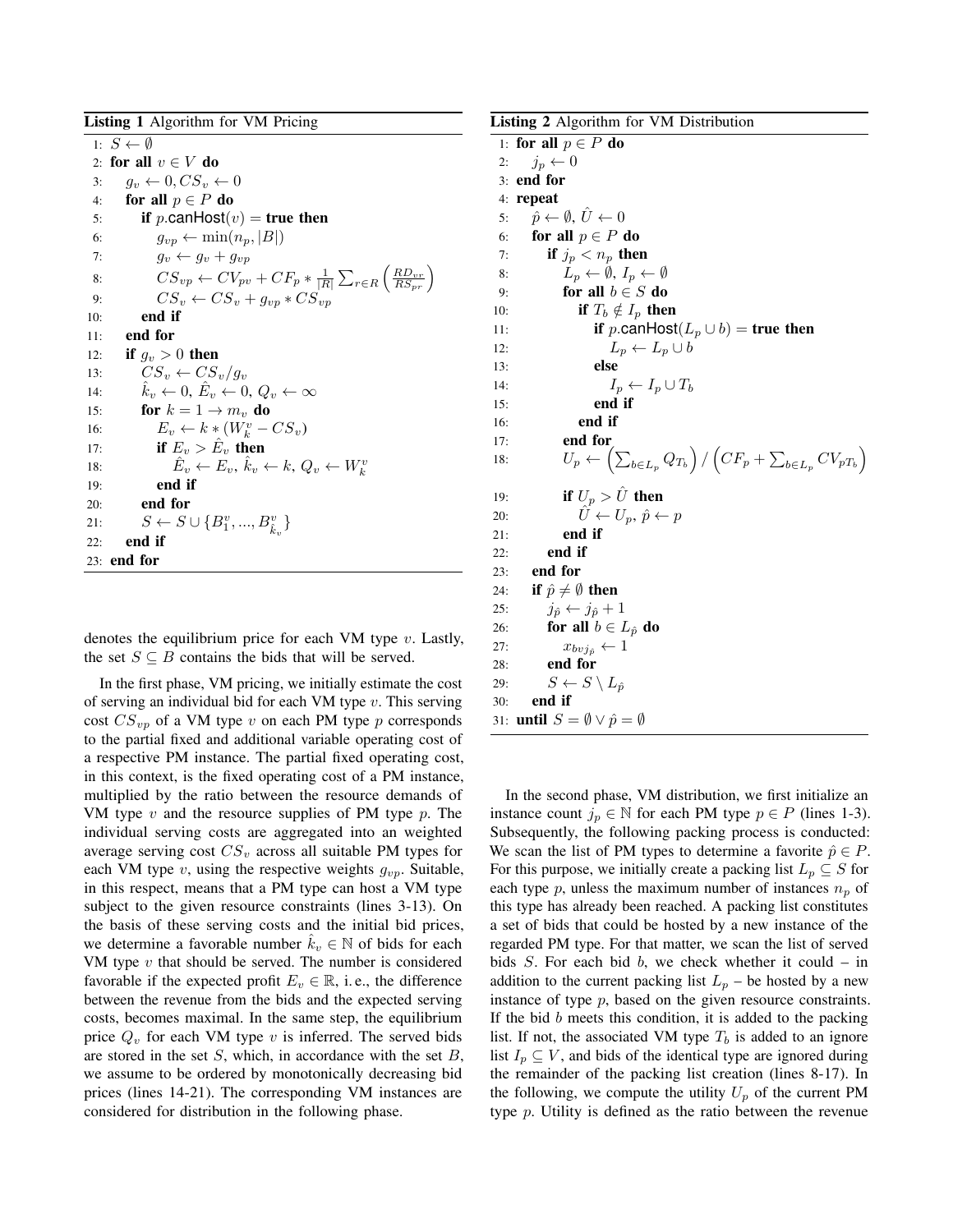from the packing list  $L_p$  and the resulting fixed and variable operating costs of a new PM instance. If a PM type exhibits higher utility than the current favorite  $\hat{p}$ , it is stored as new favorite (lines [18](#page-3-8)[-21\)](#page-3-9). After all PM types have been scanned and a favorite has been identified, all bids in the packing list  $L_{\hat{p}}$  are assigned to a new instance of type  $\hat{p}$  with the previously incremented index  $j_{\hat{p}}$ . The bids are also removed from the set  $S$  (lines [26-](#page-3-10)[29\)](#page-3-11). The packing process is repeated until all served bids have been assigned or no suitable (i. e., favorite) PM instance remains for assignment.

In terms of computational complexity, the heuristic has substantial advantages over the optimal approach: As it can be observed from Listing [1,](#page-2-0) the computational complexity of the first phase grows linearly with the number of PM types and VM types. The latter is commonly substantially smaller than the number of bids and thus negligible. For the second phase, according to Listing [2,](#page-3-0) the maximum number of iterations corresponds to the number of bids. In each iteration, the computational complexity relates linearly to the number of bids and PM types again. Thus, the computational complexity of the heuristic allocation approach is polynomial and corresponds to  $\mathcal{O}(|B|^2 * |P|)$ .

## III. EVALUATION

<span id="page-4-0"></span>Both optimization approaches from the previous section have been implemented in a prototypical Java program. In order to solve the optimization model for the first allocation approach, we map it into a programmatic representation using the *JavaILP* framework<sup>[3](#page-4-1)</sup>. As actual solvers, the commercial *IBM CPLEX Optimizer*<sup>[4](#page-4-2)</sup> and the free *lpsolve*<sup>[5](#page-4-3)</sup> frameworks may be employed, with the first constituting the default choice in our evaluation.

## *A. Approach and Methodology*

The aim of our evaluation lies in a quantitative assessment of the two optimization approaches. Thus, the evaluation complements the brief and solely qualitative analyses of computational complexity from Subsections [II-B](#page-1-2) and [II-C.](#page-2-12) Our focus lies on two metrics that are of practical relevance in the context of auction-based VM allocation: First, the metric *computation time* demonstrates the overall scalability of the approaches. It also expresses the delay that is introduced into the allocation process through the application of the optimization approaches. Second, the metric *profit* represents the absolute solution quality of the approaches. It thus expresses the utility of an optimized allocation to the cloud provider in monetary terms.

For the evaluation, we have created 18 distinct classes of EPAAPs. Each class contains 100 individual problems. Across the different classes, we vary the problem dimension with respect to the regarded number of bids and PM types. The number of VM types and resource types are fixed across all classes. Each problem is randomly generated based on realistic data, which has been obtained as described in the following.

For the data of the VM types in the evaluation, we use the specifications provided by Amazon Web Services for its Elastic Computing Cloud (EC2) and Spot Instances offers<sup>[6](#page-4-4)</sup>. Excluding special-purpose and non-deterministic types (namely, *Cluster* and *Micro*), we infer eight different VM types. Each of these types exhibits specific resource demands with respect to three resource types, namely processor (CPU), memory (RAM), and storage (HDD).

Unfortunately, to the best of our knowledge, Amazon Web Services has not published detailed information about the PMs in its data centers to date. However, empirical results by an industry researcher indicate that the most resource intensive VM types are run on dedicated PMs [\[10\]](#page-7-9). Based on this notion, the specifications of the *High-Memory Quadruple Extra Large* VM type, which exhibits the highest demands for each resource type, is assumed as baseline for the definition of five different PM types. Based on calculations by Walker [\[2\]](#page-7-1), the fixed operating costs of these PM types are conservatively estimated to range from \$0.20 to \$0.40 per hour. The specific figure for each PM type is correlated with its resource supply.

The bid prices that the cloud users submit to the cloud provider were modeled using specific distribution functions  $F_v$  for each VM type v. For the choice of these distribution functions, we reason as follows: The lowest observed bid price,  $\alpha_v$ , will most likely correspond to the lowest permissible bid price, i.e.,  $\alpha_v = 0.01$ . Given that the users act rational, the highest observed bid price,  $\gamma_v$ , will not exceed the price  $O_v \in \mathbb{R}$  of a so-called *On-Demand* VM instance, which imposes a static usage fee, but essentially offers guaranteed availability in return. Thus, we assume  $\gamma_v = O_v - 0.01$ . Lastly, according to empirical findings by Wee [\[5\]](#page-7-3) and statements by Amazon Web Services [\[11\]](#page-7-10), the average savings from Amazon Spot Instances – compared to On-Demand instances – amount to 52.3% and between 50% and 66% respectively. Thus, we assume that the most frequently observed bid price,  $\beta_v$ , corresponds to 50% of the On-Demand price, i.e.,  $\beta_v = 0.5 * O_v$ . The underlying notion is that the cloud users would like to maximize their savings from the auction mechanism, but also maintain a reasonable chance of actually being allocated VM instances. Based on the previous reasoning, we believe that the use of a triangle distribution, i.e.,  $F_v \sim Tr(\alpha_v, \beta_v, \gamma_v)$ , best reflects a realistic bidding behavior.

Based on past research by Greenberg et al. [\[12\]](#page-7-11) and Barroso and Hölzle [\[13\]](#page-7-12), we estimate that the additional variable operating cost of a fully utilized server amounts to about 25% of its fixed operating cost. As a first approximation, we further assume that the cost of hosting a certain VM type

<span id="page-4-1"></span><sup>3</sup><http://javailp.sourceforge.net/>

<span id="page-4-2"></span><sup>4</sup><http://www.ibm.com/software/integration/optimization/cplex-optimizer/>

<span id="page-4-3"></span><sup>5</sup><http://sourceforge.net/projects/lpsolve/>

<span id="page-4-4"></span><sup>6</sup><http://aws.amazon.com/en/ec2/#instance>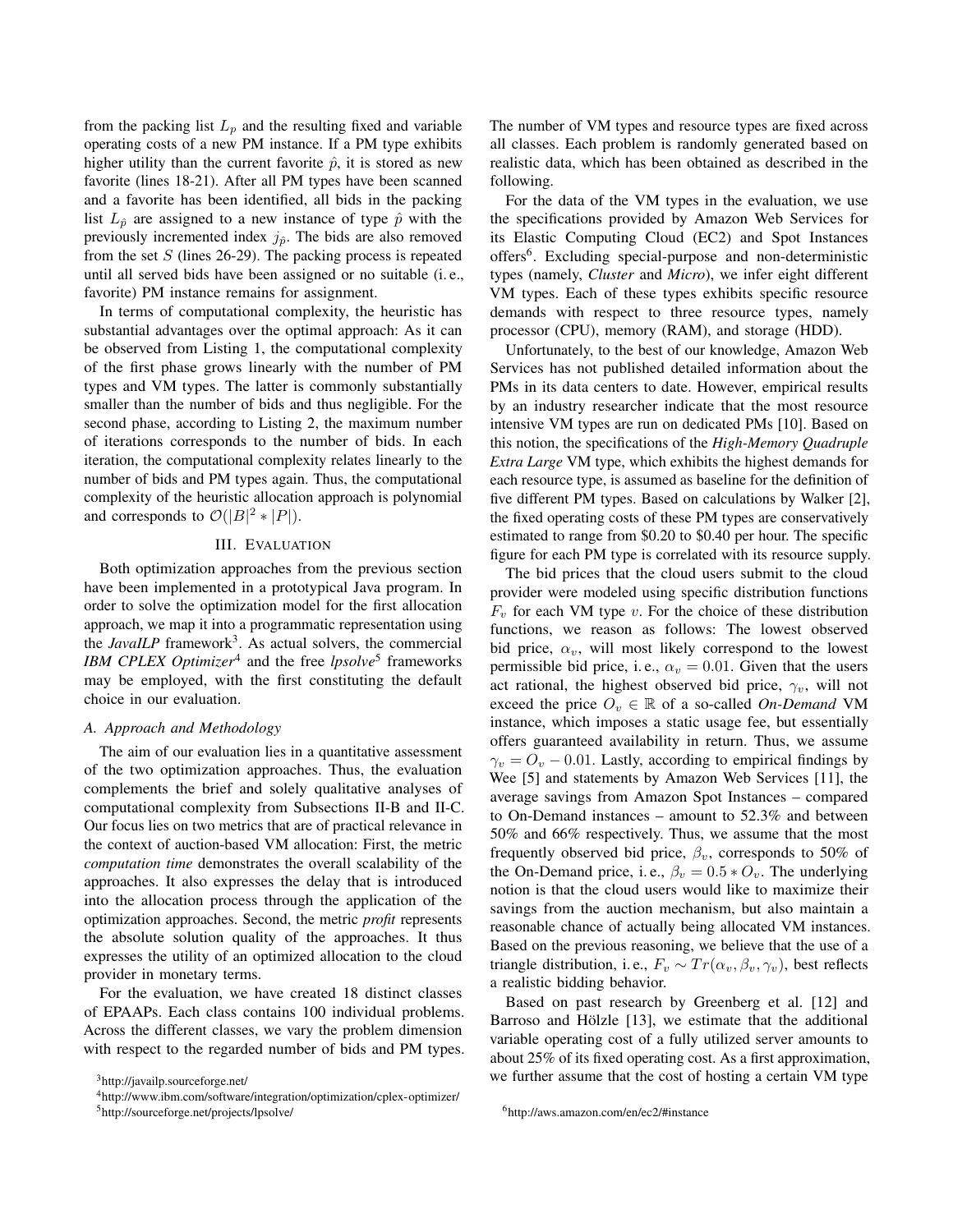linearly relates to the resource utilization on the underlying PM. Accordingly, the variable operating costs of each VM type on every PM type are determined using Equation [13.](#page-5-0)

<span id="page-5-0"></span>
$$
CV_{pv} = 0.25 \cdot CF_p \cdot \frac{1}{|R|} \cdot \sum_{r \in R} \frac{RD_{vr}}{RS_{pr}} \quad \forall p \in P, v \in V \tag{13}
$$

## *B. Results and Discussion*

Following the problem generation, each EPAAP was solved using both optimization approaches, *optimal* and *heuristic*. In the process, the respective computation time and resulting profit for the cloud provider were recorded. In order to complete the evaluation within an acceptable amount of time, a timeout period of 5 minutes (i. e., 300 seconds) was imposed per problem and approach. The evaluation was conducted on a desktop computer with an Intel Core 2 Quad Q9450 processor and 4 GB of memory, operating under Microsoft Windows 7.

Table [I](#page-5-1) provides an overview of the evaluated EPAAP classes. As it has been previously outlined, the number of bids  $(d_B)$  and PM types  $(d_P)$  was varied for each problem class, whereas the number of VM types and resource types was fixed ( $d_V = 8$ ,  $d_R = 3$ ). The table also indicates the percentage of problems that could be solved within the specified timeout period by each optimization approach. Only those problems that could be solved by both approaches served as sample for the evaluation results provided hereafter. Please note that problem classes  $E$  and  $F$  constitute an exception, because they were exclusively solved using the heuristic approach in order to show its applicability to largescale problems.

To begin with, Figure [2](#page-6-1) depicts the absolute average computation times per problem across all considered problem classes. In accordance with the qualitative discussion, the computation times for the optimal approach grow roughly exponentially with the number of bids. The effect of an increasing number of PM types is less accentuated, but still well observable. For the problem classes involving 20 bids  $(B_{1-4})$ , the absolute computation time of the optimal approach reaches the magnitude order of one second. For problem classes that involve 30 bids or more  $(C_{1-4}$  and  $D_{1-4}$ ), the computation time reaches and even exceeds the magnitude order of ten seconds. Accordingly, a substantial share of problems cannot be solved at all within the specified timeout period (cf. Table [I\)](#page-5-1). In contrast, for the heuristic approach, the average computation time does not exceed the magnitude order of one millisecond up to problem class D. For problem classes  $E$  and  $F$ , the average computation time lies in the magnitude order of ten milliseconds and one second respectively. In general, the increase with growing problem size is rather moderate and roughly corresponds to the square of the number of bids. In accordance, the timeout is not of practical relevance to the heuristic approach.

<span id="page-5-1"></span>Table I OVERVIEW OF EVALUATED EPAAP CLASSES AND SHARE OF SOLVED PROBLEMS PER CLASS.

| Problem class  |                |       | Solved problems (%) |       |      |
|----------------|----------------|-------|---------------------|-------|------|
| ID             | $d_{P}$        | $d_B$ | Opt.                | Heur. | Both |
| $A_1$          | 1              | 10    | 100                 | 100   | 100  |
| A <sub>2</sub> | 1              | 20    | 100                 | 100   | 100  |
| $A_3$          | 1              | 30    | 100                 | 100   | 100  |
| $A_4$          | 1              | 40    | 100                 | 100   | 100  |
| $B_1$          | $\overline{2}$ | 10    | 100                 | 100   | 100  |
| B <sub>2</sub> | 2              | 20    | 100                 | 100   | 100  |
| $B_3$          | $\overline{c}$ | 30    | 100                 | 100   | 100  |
| $B_4$          | $\overline{c}$ | 40    | 100                 | 100   | 100  |
| $C_1$          | 3              | 10    | 95                  | 100   | 95   |
| C <sub>2</sub> | 3              | 20    | 97                  | 100   | 97   |
| $C_3$          | 3              | 30    | 85                  | 100   | 85   |
| $C_4$          | 3              | 40    | 80                  | 100   | 80   |
| $D_1$          | 4              | 10    | 84                  | 100   | 84   |
| $D_2$          | 4              | 20    | 72                  | 100   | 72   |
| $D_3$          | 4              | 30    | 54                  | 100   | 54   |
| $D_4$          | 4              | 40    | 46                  | 100   | 46   |
| E              | 4              | 1000  |                     | 100   |      |
| $\overline{F}$ | 4              | 10000 |                     | 100   |      |

The performance difference between the two approaches is further highlighted by Figure [3,](#page-6-2) which depicts the ratio of computation time between the heuristic and optimal approach. For the smallest problem classes involving 10 bids  $(A_{1-4})$ , the ratio amounts to approximately 0.2% or less. This is equivalent to a reduction of more than 99.8% in computation time. For the larger problem classes involving additional bids, the ratio converges toward 0, indicating reductions of more than 99.9% by the heuristic approach.

The results for the second metric, profit, are given in Figure [4.](#page-6-3) As can be seen, the heuristic approach achieves favorable and consistent results, ranging between about 95.2% and 97.6% compared to the optimal solution. On average across all classes, the figure corresponds to approximately 96.7%. That means, due to the application of the heuristic allocation approach, the cloud provider would incur an average reduction in profit of 3.3% compared to the optimal solution.

In summary, the results indicate that the computation of an optimal solution to the EPAAP is difficult to achieve under practical conditions. A cloud provider will usually receive thousands of bids that have to be regarded in the allocation process. At the same time, the cloud provider underlies stringent time constraints, given that the timespan between accepting the last bids in an auction period and the announcement of the resulting equilibrium prices and VM allocations should be minimal. For such application scenarios, our proposed heuristic approach presents a viable option. It achieves substantial reductions in computation time, but also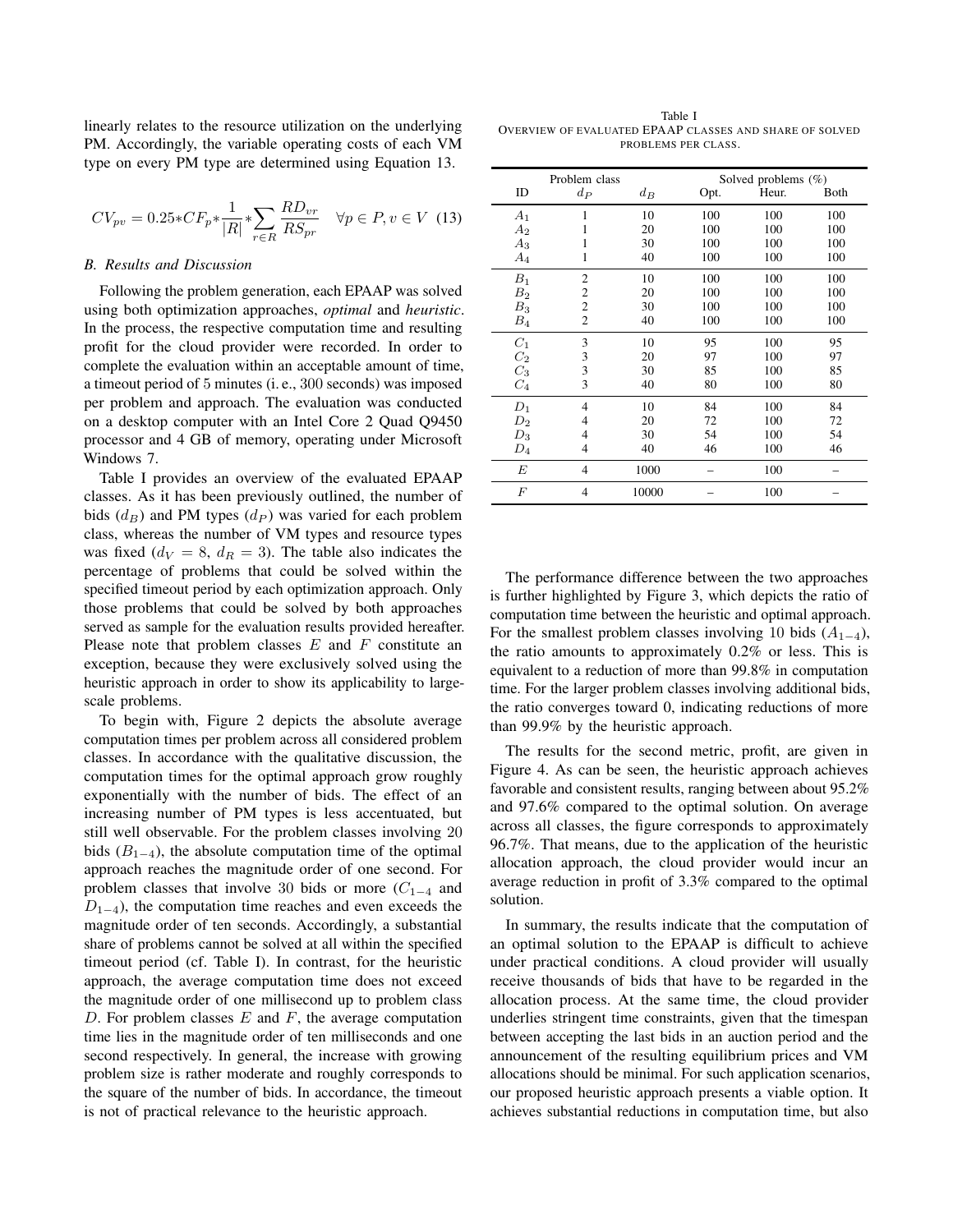

<span id="page-6-1"></span>Figure 2. Mean absolute computation times per problem for both optimization approaches.



<span id="page-6-2"></span>Figure 3. Ratios of computation times between both optimization approaches (based on micro-average).



<span id="page-6-3"></span>Figure 4. Ratios of profits between both optimization approaches (based on micro-average).

retains a favorable solution quality in terms of profit for the cloud provider.

#### IV. RELATED WORK

<span id="page-6-0"></span>To the best of our knowledge, we are the first to scientifically examine the Equilibrium Price Auction Allocation Problem, i. e., the challenge of concurrently pricing and distributing VM instances based on an auction scheme. However, in the broader context of cloud computing, a substantial amount of work has been conducted with respect to related topics. In the following, we focus on a set of papers that we consider representative for each topic area.

Breitgand et al. [\[14\]](#page-7-13), for instance, have proposed an optimization model and corresponding heuristic for the distribution of VM instances on physical hosts through a cloud provider. The authors take into account various constraints, including resource demands and supplies, and also permit the definition of different objectives, including profit maximization. However, their research does not address the aspect of pricing the VMs in an auction-based setting.

Korupolu et al. [\[15\]](#page-7-14) have proposed an optimization scheme for the placement of applications, which comprise compute and storage components, in data centers. In accordance with our work, their heuristic approach is inspired by the Knapsack problem. However, the work of Korupolu et al. does not involve an auction-based pricing mechanism.

Zaman and Grosu [\[3\]](#page-7-2) have examined the allocation of VM instances to physical machines based on combinatorial auctions, where cloud users bid for arbitrary bundles of VM instances. The authors propose multiple heuristic allocation strategies, which are evaluated with respect to different objectives, including maximization of revenues. In contrast to our work, the prices of identical VM types may be discriminated between different users, which is not the case in equilibrium price auctions. Furthermore, the authors do not explicitly regard the distribution among physical hosts under resource constraints.

Zaman and Grosu [\[16\]](#page-7-15) have additionally addressed the issue of auction-based VM allocation in a more recent paper. However, the focus of this work lies on bidding strategies for the cloud user, rather than optimization approaches for the cloud provider.

Lin et al. [\[17\]](#page-7-16), in accordance with our work, have proposed an allocation mechanism for second-price (i. e., equilibrium price) auctions. However, the authors solely focus on the optimal pricing of resources, but do not consider the concurrent distribution of VM instances across physical hosts.

Özer and Özturan [\[18\]](#page-7-17) have proposed an optimal approach, as well as different heuristics for the allocation of grid and cloud resources. In contrast to our work, the authors assume combinatorial auctions, where users submit bids for bundles of resources, which results in a different pricing approach. In addition, Özer and Özturan do not consider the distribution to physical hosts as part of the allocation process.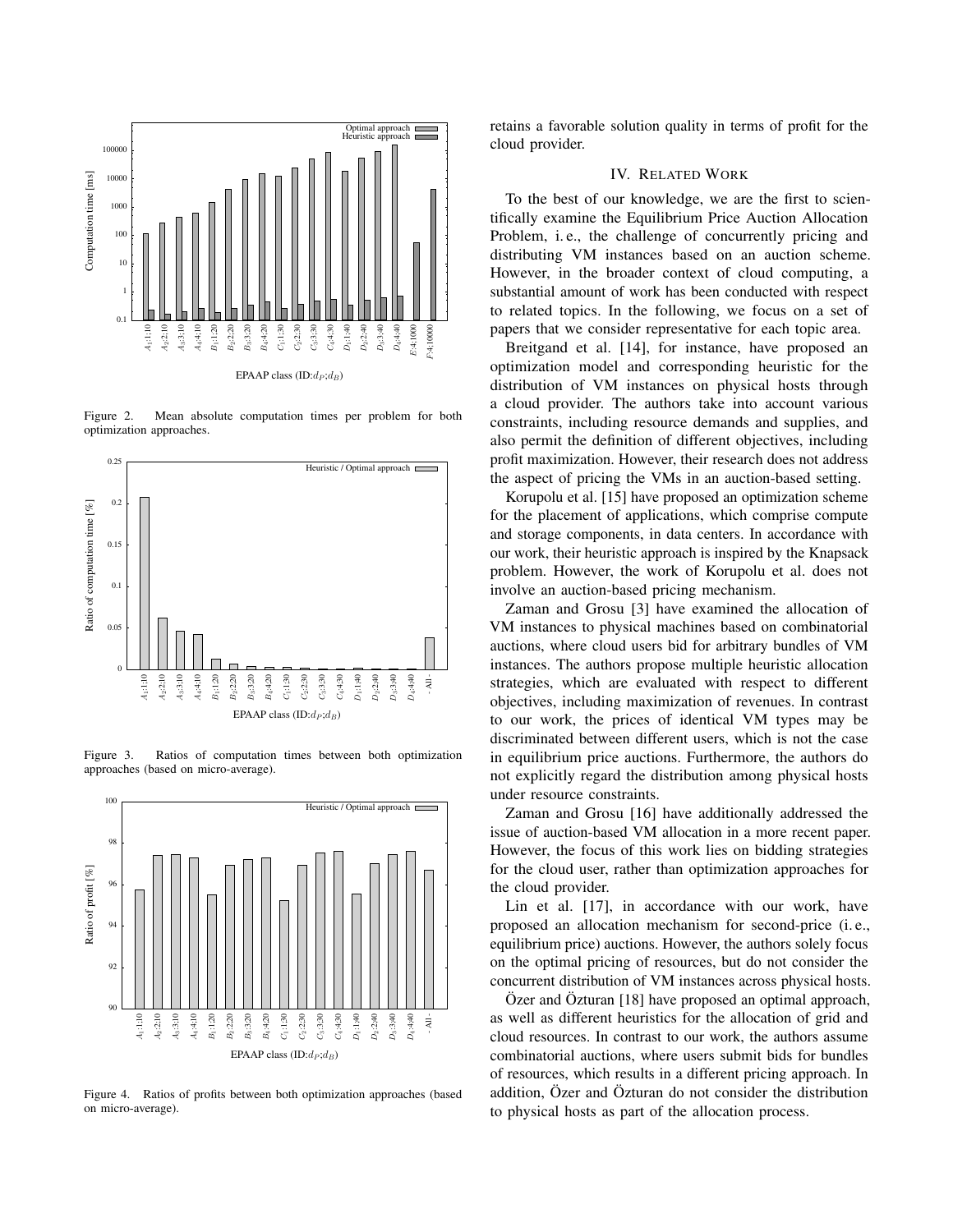In our own previous research [\[9\]](#page-7-8), we have examined the *Software Service Distribution Problem*. This challenge concerns the cost-minimal distribution of Software as a Service instances across leased VM instances under resource constraints. We have presented an optimal, as well as heuristic solution approach. However, these approaches only address the distribution process. They do not cover the concurrent pricing of entities, which constitutes a major challenge in the EPAAP.

## V. SUMMARY AND OUTLOOK

<span id="page-7-5"></span>In the work at hand, we have introduced the Equilibrium Price Auction Allocation Problem (EPAAP), a challenge in the context of cloud computing. This problem concerns cloud providers and involves the concurrent pricing and distribution of virtual machines across physical machines based on equilibrium price auctions.

As first major contribution, we have introduced a mathematical formulation of the EPAAP as binary integer program. This model serves as the basis of an optimal allocation approach, which permits the computation of profit-maximizing solutions to the EPAAP. As second major contribution, given the computational complexity of the optimal approach, we have developed a heuristic approach. This heuristic trades substantial reductions in computation time against small reductions in overall profit.

Through an evaluation based on realistic data from the cloud computing domain, we have demonstrated the practical applicability of our approaches. Specifically, we have shown that the heuristic is able to achieve reductions in computation time of more than 99.9% compared to an optimal approach. At the same time, it achieves profits that correspond to about 96.7% of the optimal solution on average. Thus, our work is not only of scientific interest, but can also provide a foundation for the practical application of equilibrium price auctions in the cloud computing domain.

In our future work, we will aim at the further improvement of the heuristic approach with respect to the solution quality. In addition, we plan to extend the proposed approaches such that the specific requirements of an optimization across multiple subsequent auction periods, such as the live migration of virtual machines, are supported.

#### ACKNOWLEDGMENTS

This work has partly been sponsored by E-Finance Lab e. V., Frankfurt a.M., Germany [\(www.efinancelab.de\)](www.efinancelab.de).

#### **REFERENCES**

- <span id="page-7-0"></span>[1] R. Buyya, C. Yeo, S. Venugopal, J. Broberg, and I. Brandic, "Cloud Computing and Emerging IT Platforms: Vision, Hype, and Reality for Delivering Computing as the 5th Utility," *Future Generation Computer Systems*, vol. 25, no. 6, pp. 599– 616, 2009.
- <span id="page-7-1"></span>[2] E. Walker, "The Real Cost of a CPU Hour," *Computer*, vol. 42, no. 4, pp. 35–41, 2009.
- <span id="page-7-2"></span>[3] S. Zaman and D. Grosu, "Combinatorial Auction-Based Allocation of Virtual Machine Instances in Clouds," in *IEEE 2nd Int. Conf. on Cloud Computing Technology and Science*, 2010.
- [4] R. T. Bahman Javadi and R. Buyya, "Statistical Modeling of Spot Instance Prices in Public Cloud Environments," in *4th IEEE/ACM Int. Conf. on Utility and Cloud Computing*, 2011.
- <span id="page-7-3"></span>[5] S. Wee, "Debunking Real-Time Pricing in Cloud Computing," in *11th IEEE/ACM Int. Symp. on Cluster, Cloud and Grid Computing*, 2011.
- <span id="page-7-4"></span>[6] O. Agmon Ben-Yehuda, M. Ben-Yehuda, A. Schuster, and D. Tsafrir, "Deconstructing Amazon EC2 Spot Instance Pricing," in *IEEE 3rd Int. Conf. on Cloud Computing Technology and Science*, 2011.
- <span id="page-7-6"></span>[7] W. Domschke and A. Drexl, *Einführung in Operations Research*, 6th ed. Springer, 2004, in German.
- <span id="page-7-7"></span>[8] F. Hillier and G. Lieberman, *Introduction to Operations Research*, 8th ed. McGraw-Hill, 2005.
- <span id="page-7-8"></span>[9] U. Lampe, T. Mayer, J. Hiemer, D. Schuller, and R. Steinmetz, "Enabling Cost-Efficient Software Service Distribution in Infrastructure Clouds at Run Time," in *2011 IEEE Int. Conf. on Service Oriented Computing & Applications*, 2011.
- <span id="page-7-9"></span>[10] H. Liu, "Amazon's Physical Hardware and EC2 Compute Unit," [http://huanliu.wordpress.com/2010/06/](http://huanliu.wordpress.com/2010/06/14/amazons-physical-hardware-and-ec2-compute-unit/) [14/amazons-physical-hardware-and-ec2-compute-unit/,](http://huanliu.wordpress.com/2010/06/14/amazons-physical-hardware-and-ec2-compute-unit/) last accessed January 4, 2013.
- <span id="page-7-10"></span>[11] Amazon Web Services LLC, "Using Amazon EC2 Spot Instances for Scientific Computing," [http://aws.amazon.com/](http://aws.amazon.com/en/ec2/spot-and-science/) [en/ec2/spot-and-science/,](http://aws.amazon.com/en/ec2/spot-and-science/) last accessed January 4, 2013.
- <span id="page-7-11"></span>[12] A. Greenberg, J. Hamilton, D. Maltz, and P. Patel, "The Cost of a Cloud: Research Problems in Data Center Networks," *ACM SIGCOMM Computer Communication Review*, vol. 39, no. 1, pp. 68–73, 2008.
- <span id="page-7-12"></span>[13] L. Barroso and U. Hölzle, "The Case for Energy-Proportional Computing," *Computer*, vol. 40, no. 12, pp. 33–37, 2007.
- <span id="page-7-13"></span>[14] D. Breitgand, A. Maraschini, and J. Tordsson, "Policy-Driven Service Placement Optimization in Federated Clouds (TR H-0299)," IBM Research, Tech. Rep., 2011.
- <span id="page-7-14"></span>[15] M. Korupolu, A. Singh, and B. Bamba, "Coupled Placement in Modern Data Centers," in *2009 IEEE Int. Symp. on Parallel & Distributed Processing*, 2009.
- <span id="page-7-15"></span>[16] S. Zaman and D. Grosu, "Efficient Bidding for Virtual Machine Instances in Clouds," in *2011 IEEE Int. Conf. on Cloud Computing*, 2011.
- <span id="page-7-16"></span>[17] W. Lin, G. Lin, and H. Wei, "Dynamic Auction Mechanism" for Cloud Resource Allocation," in *10th IEEE/ACM Int. Conf. on Cluster, Cloud and Grid Computing*, 2010.
- <span id="page-7-17"></span>[18] A. Özer and C. Özturan, "An Auction Based Mathematical Model and Heuristics for Resource Co-Allocation Problem in Grids and Clouds," in *5th Int. Conf. on Soft Computing, Computing with Words and Perceptions in System Analysis, Decision and Control*, 2009.